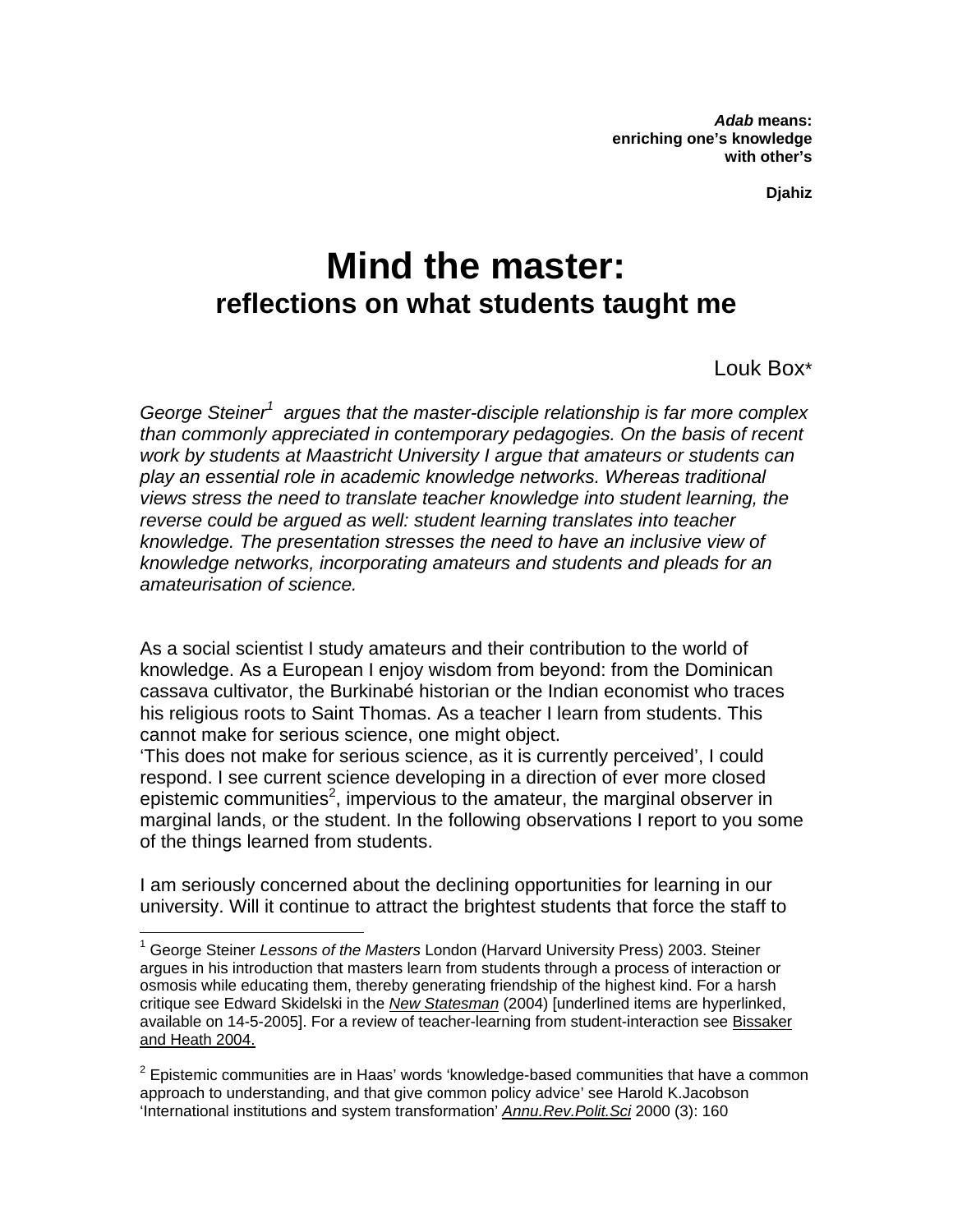learn? Will it continue to maintain staff members who learn from students like they do from their colleagues? Cutbacks in education-budgets may convince the sharpest minds to not come and learn in our university. Personnel policies may force our younger staff to pay more attention to citation ratings than to student learning. The [commodification](http://www.marxists.org/glossary/terms/c/o.htm) of knowledge through private (and public) publishing houses may increasingly thwart the development of our sharpest minds, especially those in the underprivileged circumstances of poor countries.

It is those minds that I have enjoyed during my years in the university, and from whom I learned much of what I am about to say. I could have taken any other selection, but will just concentrate on one theme among the many I was involved in: the quintessential role of laypersons or amateurs in professional scientific knowledge networks.

Let me first give you the conclusion that I draw from these students' work. I shall reflect on this conclusion at the end and show its implications for some of the questions just asked regarding the Building of the Scientific Mind.

- *1. Recognize that amateurs matter in science as elsewhere*
- *2. Amateurs matter but so does social context*
- *3. Professional scientists prefer to go it alone*
- *4. Use brokers to link amateurs and professionals*
- *5. Link private strategy to public policy through open clusters*

*6. Gear Government policies to knowledge exchange between amateurs and professionals.* 

- *7. Use international cooperation agencies as brokers in science and technology.*
- *8. Acknowledge a novel mode of knowledge production based on the professionalisation of amateurs and …*
- *9. Prepare for the amateurisation of science.*

Allow me to take you in nine easy steps to this outrageous conclusion.

#### **Step 1 Recognize that amateurs matter**

 $\overline{a}$ 

Koen van Deudekom is interested in studying amateur contributions to wine technologies in Dutch Limburg. This is a tricky topic: economists have by-passed the contribution of non-professionals in technology development, just as historians have done with non-pro's working on genealogy or local history. But his supervisors became excited about previous work that another student had done on the same topic and convinced Koen to do his thesis on it. $3$ 

<span id="page-1-0"></span><sup>3</sup> Louk Box and Maartje van der Zwet *[New wine on old grounds: Knowledge network and cluster](http://www.fdcw.unimaas.nl/personal/WebSitesMWT/Box/literature/New%20wine%20on%20old%20grounds%5B1%5D.doc)  [development among vintners in the trans-border Limburg region,](http://www.fdcw.unimaas.nl/personal/WebSitesMWT/Box/literature/New%20wine%20on%20old%20grounds%5B1%5D.doc)* Maastricht (Working Paper [presented at UNU-Intech Workshop on Wine Technologies\)](http://www.fdcw.unimaas.nl/personal/WebSitesMWT/Box/literature/New%20wine%20on%20old%20grounds%5B1%5D.doc) 2003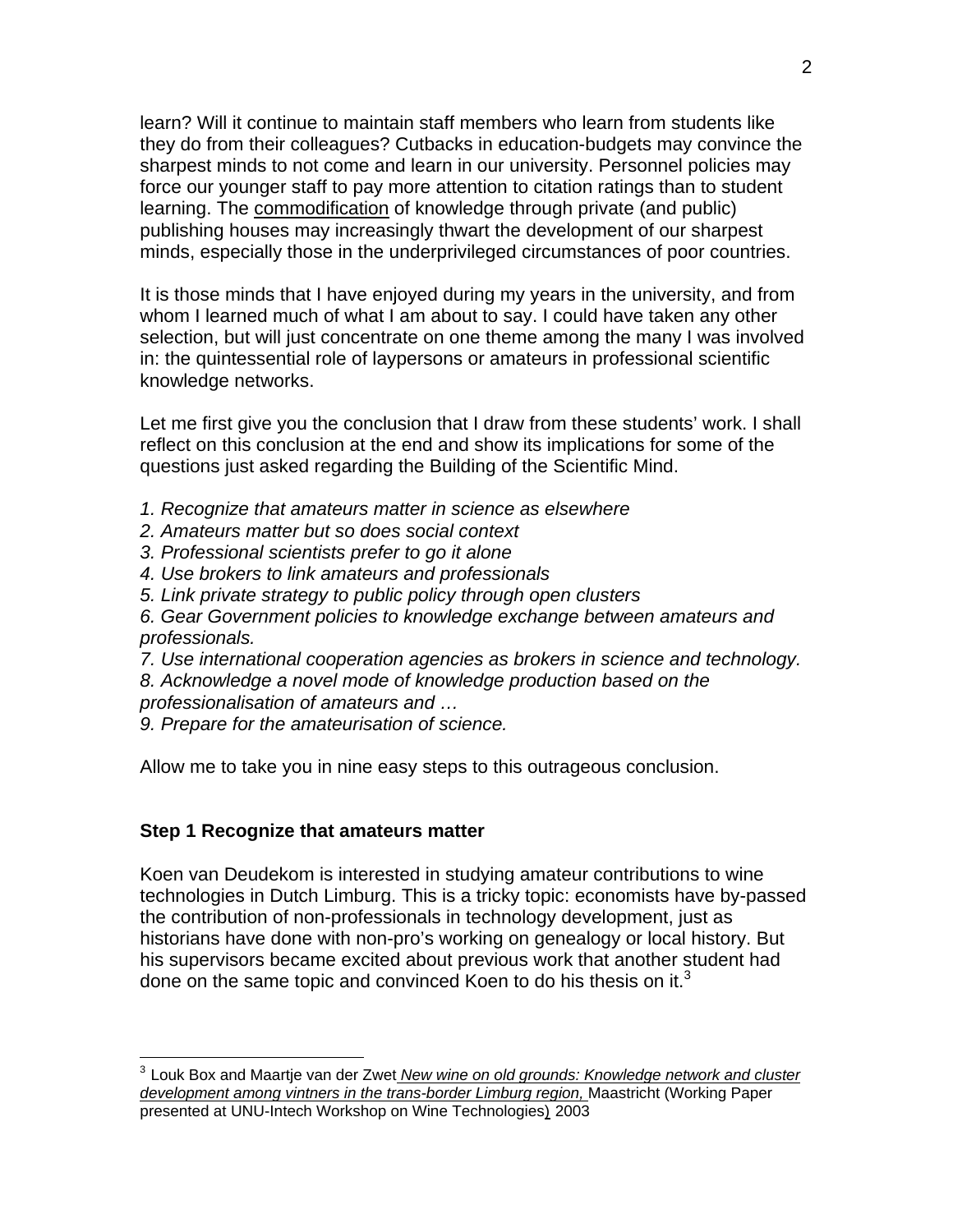Koen did a discovery: he found an exciting article and all appeared to fall into place. [4](#page-2-0) It argued that a new breed of amateurs is transforming society, dubbed by Leadbeater & Miller (2004: 20) the professional amateur or Pro-Am. Pro-Ams are a 'new social hybrid' or 'amateurs who work to professional standards.' (Id. 12). They are 'knowledgeable, educated, committed and networked by new technology.' (Ibid.). Whereas the 'twentieth century was shaped by large hierarchical organisations with professionals at the top', 'Pro-Ams are creating new, distributed organisational models that will be innovative, adaptive and low cost." (Ibid.) A key word in their formulation is "educated", for an ever larger part of the general public receives advanced education. They have been, and still are, students and can easily turn into the so-called Pro-Ams.

If Leadbeater and Miller are right, Koen argued, we must be on track with our study of amateur wine cultivators in Limburg. Maybe it is not as outlandish a topic as some of our colleagues considered it in 2003. It must be possible to track the influence amateurs have on traditional wine technology and show how they shape technology development. This is a radical departure of current economic wisdom, for it does not follow traditional models of knowledge production, stressing intellectual property rights, patents and professional prestige or publication records. Amateurs generally do not apply for patents, and generally don't publish in professional journals. Yet they do appear to have a large influence, according to Leadbeater and Miller in their analysis of a field like astronomy. Amateurs value something for its own sake, not because of the immediate utility or profit.<sup>[5](#page-2-1)</sup> They are, in classical sociological terminology, rather value-oriented than goal-oriented. I shall use the term amateurs rather broadly, including local farmers, fishermen and other folk who share a value orientation to knowledge production in a particular field of endeavour. Amateurs matter – and so do the students who taught me.

#### **Step 2 Amateurs matter, but so does context**

 $\overline{a}$ 

Maartje van der Zwet searched a thesis topic, two years ago. I proposed she look into the development of wine cultivation in Limburg and analyse the role of amateurs in regional knowledge networks. It took her a little more time and wine than expected, but after a few months she said: 'No, we are on the wrong track. We need a comparative analysis between the two Limburgs: the Dutch and the Belgian part. Only then will we understand what is going on.' I had proposed the method I applied in banana, cassava and cocoa cultivation in Latin America; but Maartje argued in favour of a comparative approach. Right she was. It appeared that in both Limburgs amateurs did have influence on wine technology

<span id="page-2-0"></span><sup>4</sup> Charles Leadbeater & Paul Miller, *[The Pro-Am Revolution: How enthusiasts are changing our](http://www.demos.co.uk/catalogue/proameconomy/)  economy and society* [Demos \(November 2004\)](http://www.demos.co.uk/catalogue/proameconomy/) [

<span id="page-2-1"></span> $5$  Frank [Veraart](http://sk.tbm.tudelft.nl/tbm/cms.tudelft.nl/staging/pagina.jsp-id%3D002def0a-17a8-4615-b780-0a69f281b63f%26lang%3Den.html) (also in a Pers. Comm. 2004) shows in his study on the development of the PC computer "how amateurs first worked together with professionals but that tensions between cultures arose when computing was getting more commercial. It also shows that the distance between producers and users grew and this also changed the actions of the intermediary actors in relation to users."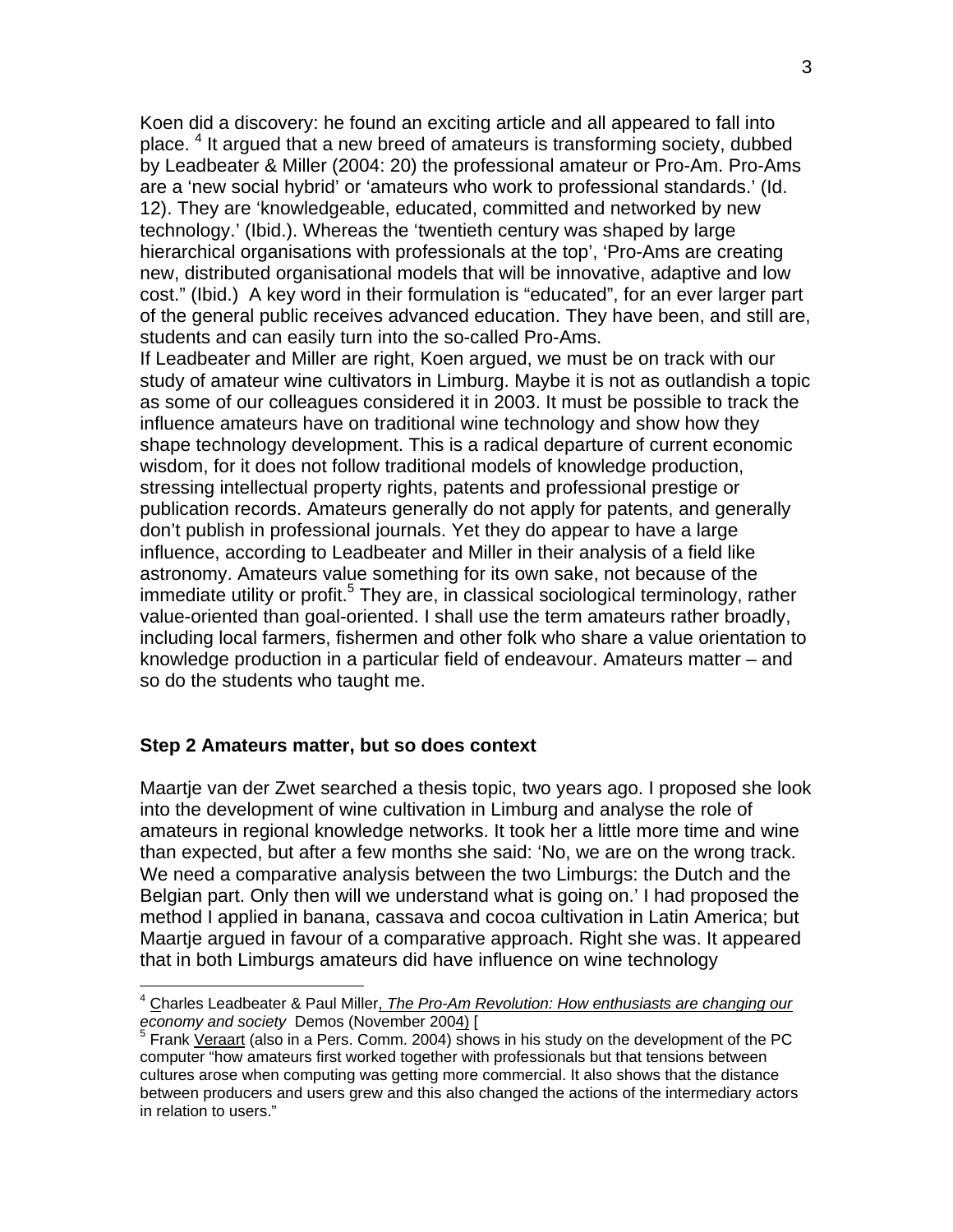development, yet the effect was very different in the Belgian Haspengouw than in Dutch Mergelland.

The Dutch case became characterised by '*separate we go'*: professional amateurs going one way, commercial professionals going it alone another way. The largest commercial grower in Maastricht hardly entertains contacts with amateurs; he rather entertains buyers or visitors. An integrated cluster has not developed, and neither has a governmental policy to sponsor such development. How different is the Belgian case, characterised by '*together we win'*: one or two commercial professionals linking up with a network of professional amateurs. The commercial professional realises the value of an 'Appellation Contrôlée', which needs a number of quality producers in a specific region. This stimulated cooperation among the Belgian producers, who exchange information and knowledge to a far greater extent than their Dutch colleagues. Conclusion: amateurs matter, but so does the context in which they (net)work.

## **Step 3 Remember: professionals prefer to go it alone**

Lotte Asberg found out the hard way. She wanted to know if and how professional biotechnologists in India cooperate with peasant farmers in setting their research priorities. If research is socially shaped, as her supervisor Wiebe Bijker argues, then surely it would be interesting to see to what extent farmerpriorities shape biotechnological research in a country like India. India is home to about one-fifth of the world's population, to about one quarter of the world's farmers and to a significant part of the world's agricultural researchers. Lotte went to India and followed researchers like a good social scientist should: critically yet understandingly. She was allowed to study a biotech project cofunded by Dutch aid, which was specifically aimed at linking local farmerknowledge with professional researcher interests.

Lotte was in for a deception: she concludes $6$  that professional scientists prevent farmers from influencing research priorities, even if they pretend that farmers can do so in a project which espouses a Bottom-Up approach. The social and cultural factors that shape farmer-researcher interaction in fact hinder, instead of help knowledge from being exchanged. Lotte thereby hints at a complication that Maartje showed to operate in the Limburg case: context matters in knowledge exchange between amateurs and professionals, especially the Indian cultural context with its hierarchical relations (Asveld 2001: 90). How does one bridge this divide?

## **Step 4 Use brokers to link amateurs and professionals**

 $\overline{a}$ 

An Indonesian student showed how Lotte's lessons can be applied: by providing knowledge brokerage. One may not assume that poor farmers or fishermen can articulate their needs for researchers; just as one may not assume that

<span id="page-3-0"></span><sup>6</sup> [Lotte Asveld](http://www.pl.net/5life/local.html), *Biotechnology and development aid: How democratic can technology be?*  Maastricht (MA Thesis, Maastricht University) 2001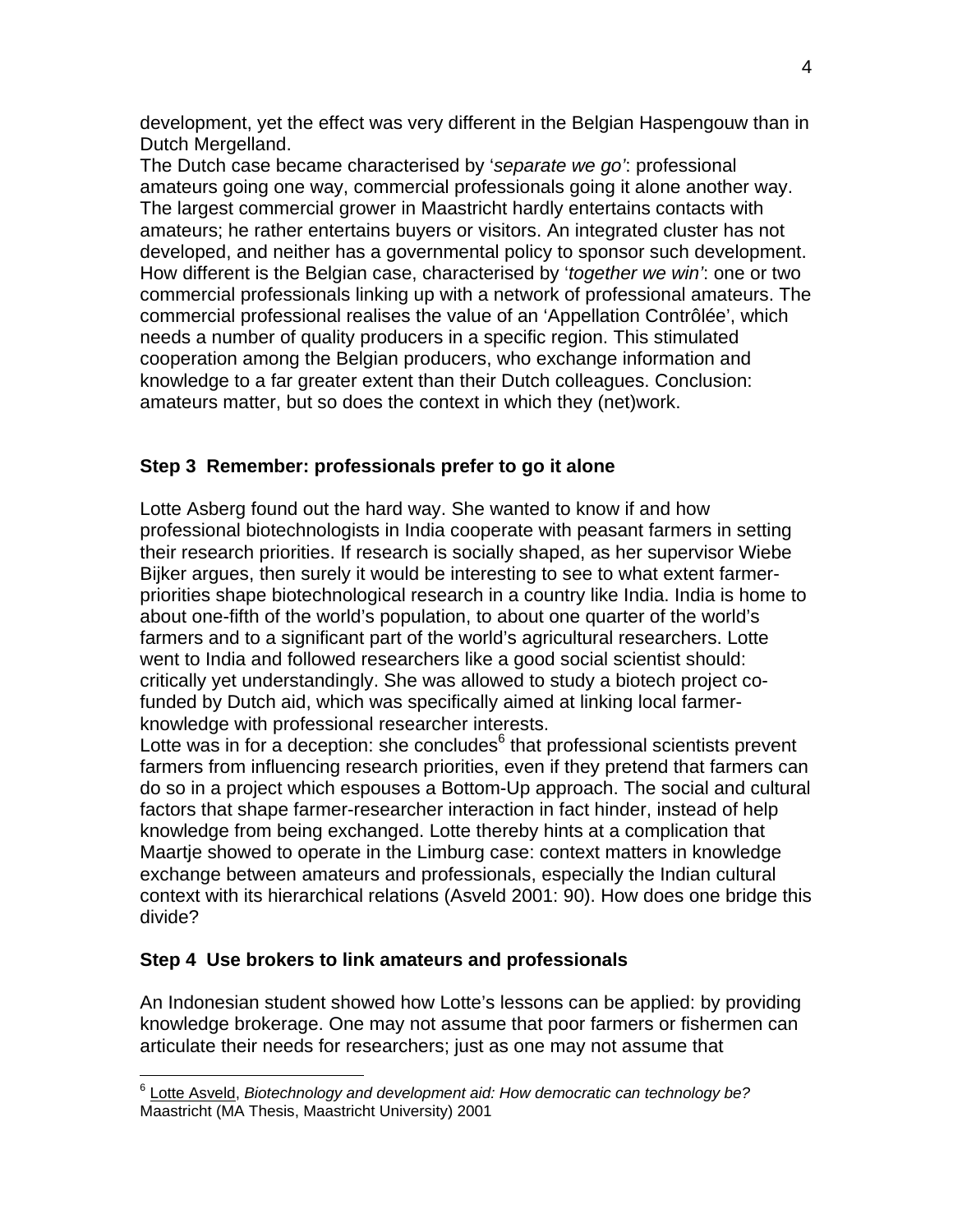researchers can link into local knowledge networks. It takes skilled brokers to make that link.

The work reviewed until now was evenly divided between the public sector (in India) and the private sector (in both Limburgs). Lisette Groot<sup>7</sup> has taken the analysis one step further: she compares the interaction between professionals and local 'amateurs' in two knowledge networks linking her native Indonesia with The Netherlands. She made a study of knowledge transfer for sustainable energy development in wind and solar energy technologies. On the one hand, windmilltechnology: a classical matter of Dutch pride, developed in an academic or public context – on the other hand photo-voltaic cell technology as developed by the Shell Company in a private commercial context. Lisette argues that a simple but effective feedback or brokerage mechanism can explain the success of one: village experimentation. The failure of the other can be traced to the lack of effective brokerage between user experience and designer preference. What failed?

Indeed, the academically designed windmill: it was so perfect it did not need user feed-back. In Lisette's cogent conclusion: "The failure of windenergy technology in Indonesia is not because [of] the technology itself. It is because the "sender" (the Netherlands) did not listen and see the conditions in Indonesia […] (Groot 2003: 62). This situation sharply contrasts with the 'mixed approach' she proposes between top-down and bottom-up approaches, in which "the 'sender' decided what was appropriate for the rural areas, but did talk to the end-user and adjust the technology to local circumstances." (Id: 63)

In other words: knowledge production in the public university proved to be less open to brokerage than in the private company. Shell allowed for a mixed approach in which the professional scientists or technologists listened to end users, and so opened their knowledge network to 'amateurs'.

#### **Step 5 Link private strategy to public policy through open clusters**

How do firms collaborate among each other to promote technological innovation? In the case of wine technologies, the Dutch commercial professionals hardly seemed to collaborate among each other or with the professional amateurs. The Belgians, however, showed strong clustering of firms around one or two of the major producers, thus strengthening technological innovation.

I want to elaborate on this observation on the basis of a case study which investigated industrial technology development.

Armando Bajares' [8](#page-4-1) did studied the cooperative development of *Aloe Barbadensis* processing in his native Venezuela. I shall take this as an example of an open cluster, in the sense that it is highly responsive to external knowledge,

<span id="page-4-0"></span> 7 Lisette P. Groot, *"The Windmills of Your Mind": A study of Dutch-Indonesian technology transfer*  for sustainable energy development (ESST MA Thesis, Maastricht University) 2003

<span id="page-4-1"></span>Armando Bajares *¿Sistemas o redes de conocimiento? Un estudio sobre las Redes de Cooperación de Zábila del Ministerio de Ciencia y Tecnología de Venezuela* Maastricht/Aalborg (ESST MA, Maastricht University/ Aalborg University) 2003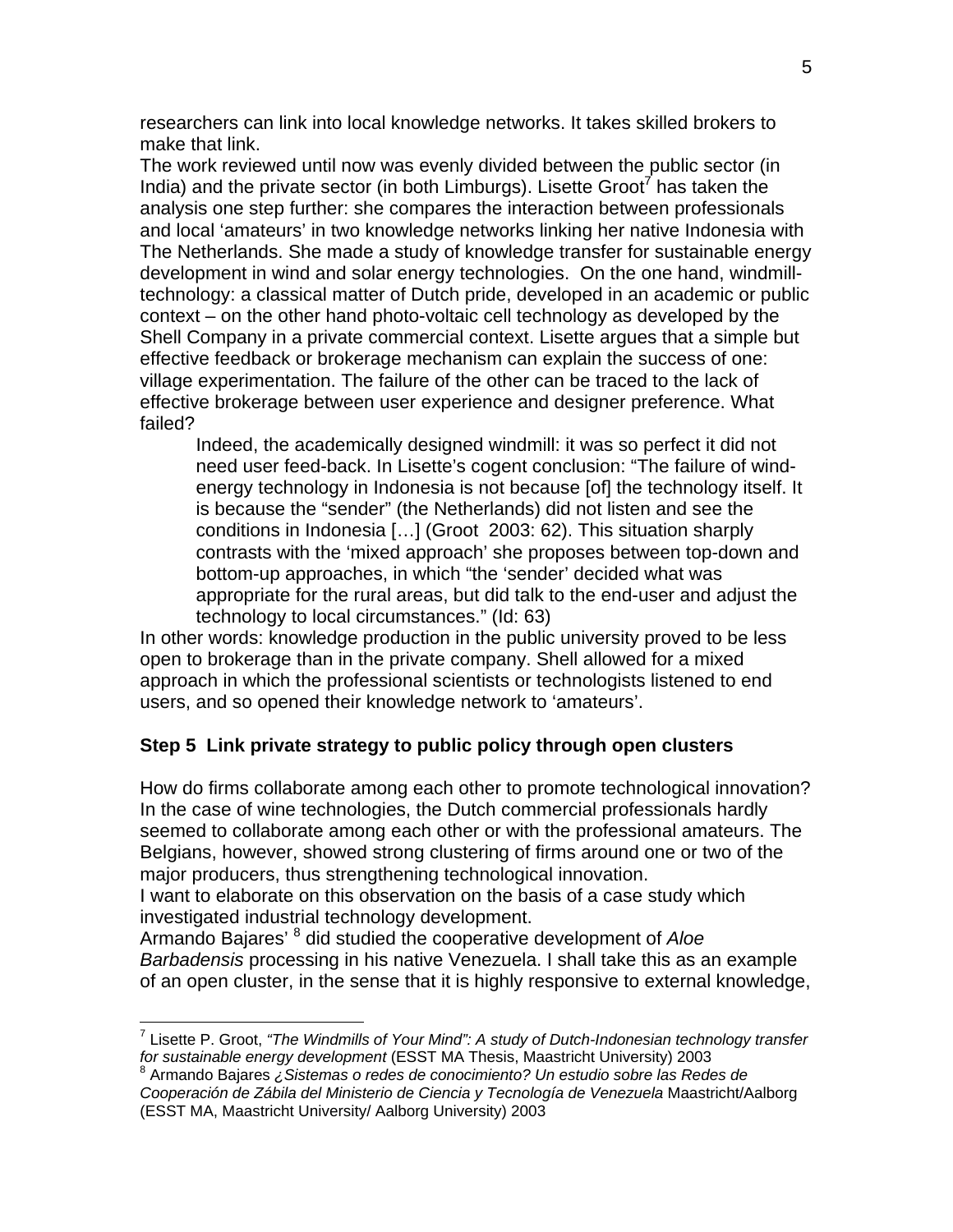is articulated with public agencies like universities and generates elementary but significant locally developed technology. Armando could locate at least five technological innovations, which were developed in the Sucre municipality in Venezuela (Falcon). A strong local producer's association had developed on the basis of informal communal ties (Bajares 2003: 60), closely linked with an experiment station<sup>9</sup>, a University and the Ministry of Science and Technology. One marvels at the speed with which these technological innovations were developed and an export market explored. Armando concludes that the dynamism of this cluster is especially due to the personal interest which professional technologists took (Ibid). This led to informal relations in different parts of Falcon State 'based in interaction and reciprocity, linking them in personal relations based in [common] cultural values.' These, in turn led to mutual trust and respect (Ibid). Armando's *Aloe* cluster is like the Belgian wine growers: their cluster is open, new ideas are easily shared based on informal relations between professional technologists and local producers. Whereas in Dutch Limburg the state is virtually absent, it is highly involved through informal brokers in Venezuela and in Belgian Limburg. This paradoxical result needs an elaboration, for the state is not always the informal stimulus as Tao Ren has shown in the Chinese case.

## **Step 6 Gear Government policies to knowledge exchange between amateurs and professionals**

Lisette worked in a mixed Indonesian-Dutch context, trying to bridge the culture gap between professional researchers and interested villagers. But what happens when the researcher becomes part of the gap? Tao Ren<sup>10</sup> studied the politics of cotton innovation in Xinjiang (China), one of the world's main production areas. Tao studied the chances of sustainable or 'organic' cotton cultivation in his native Xinjiang. He had found that a European market exists for such organic cotton (at a premium of 20-30%), and was interested to see how Xinjiang producers responded.

The brief answer is: they cannot. They have to adopt Genetically Modified (GM) varieties<sup>11</sup>, which may be questionable as far as sustainability is concerned. The Beijing Central Government is more concerned about regional stability in this Muslim province, than in environmental sustainability; biotechnological solutions are favoured and local demands suppressed. If there is brokerage – it is to implement the Central Government's concerns top-down. Local knowledge is not appreciated, but discouraged through active brain drain (Ren 2002: III-11) resulting in knowledge loss. International cooperation through German GTZ

<span id="page-5-0"></span><sup>9</sup> M.Peña (et al.) *[Proceso para la clarificación del gel de](http://investigacion.unefm.edu.ve/LibroJornadas2004/Inv.Des.Innov.Tec..htm) Aloe vera utilizando minerales de la región*[. \(Process for the clarification of the gel of](http://investigacion.unefm.edu.ve/LibroJornadas2004/Inv.Des.Innov.Tec..htm) **Aloe vera**'s gel using minerals of the region),

<span id="page-5-1"></span>[UNEFM](http://investigacion.unefm.edu.ve/LibroJornadas2004/Inv.Des.Innov.Tec..htm) 2004 (item 349, 351, 354)<br><sup>[10](http://investigacion.unefm.edu.ve/LibroJornadas2004/Inv.Des.Innov.Tec..htm)</sup> Tao Ren, *Is technology the problem? Politics and cotton innovation in Far-West China*<br>Maastricht (ESST MA Thesis, Maastricht University) 2002

<span id="page-5-2"></span> $11$  For a recent report on the introduction of transgenic cotton varieties see [People's Daily On-Line](http://www.eda.admin.ch/china_beishan/e/home/scitec.Par.0018.UpFile.pdf/rp_041015_monthnewsle_e.pdf) 22-9-2004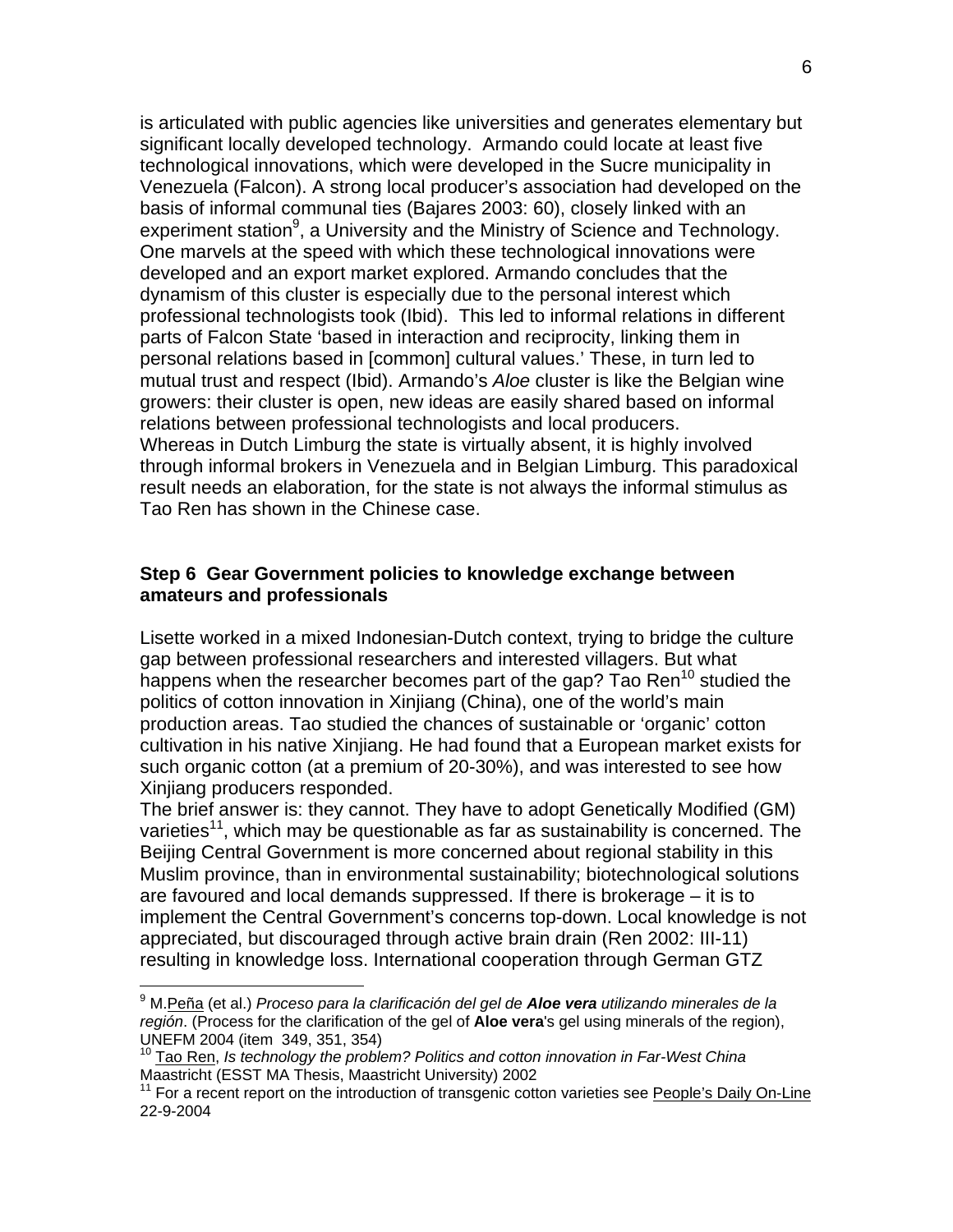hardly had any effect in articulating local knowledge for organic cotton production, even though ample market opportunities existed. In a fascinating epilogue, Tao reflects on his research experience in China. Whereas Lisette experienced openness and interest, Tao suffered exclusion and resistance. (Id. Annex 1:iii) A culture of connections exists in this society, hardly open to Xinjiang local knowledge or for that matter to the local student of science and technology. He could hardly link up with the cotton biotech knowledge network and found that the "most open and most critical of all were retirees." The Chinese technology development system may therefore be characterised by closure, hierarchy, and lack of trust. Brokerage with amateurs or with local knowledge can hardly occur and a closed technological community may well be the stifling consequence. Even though international cooperation did occur in the case of organic cotton, it could not articulate local knowledge as Lisette Groot showed in her case study on wind-energy. In Hofstede's<sup>12</sup> words: culture matters. This leads to the interesting question on the role of international cooperation agents (public or private) in brokering relations between local knowledge and professional knowledge.

#### **Step 7 Use international cooperation agencies as brokers**

International institutions play an increasingly important role in transforming the global political system, and scholars produce new ideas about how this is happening. Scholars produce new ideas, which can be applied through policy advice.

In his classical work on epistemic communities,  $Haas<sup>13</sup>$  has analysed the improvement of environmental conditions in the Mediterranean Sea along these lines:

"Haas argued that in its efforts to improve the environmental condition of the Mediterranean Sea, the United Nations Environment Programme helped create and shape an epistemic community. This epistemic community then played a major role in shaping a plan and bringing governments of states to approve and implement the plan."<sup>[14](#page-6-2)</sup>

A comparable phenomenon occurs in development-oriented research, when international cooperation agencies intervene. I have given already the examples of the German GTZ co-sponsoring organic cotton-research in China, the Dutch DGIS funding windmill research for Indonesia, or Shell investing in sustainable energy projects. Armando Bajares work in Venezuela was indirectly affected by

<span id="page-6-0"></span><sup>12</sup> Geert Hofstede *[Culture's Consequences, Comparing Values, Behaviors, Institutions, and](http://www.amazon.com/exec/obidos/ASIN/0803973241/help4u-20)  [Organizations Across Nations](http://www.amazon.com/exec/obidos/ASIN/0803973241/help4u-20)* Newbury Park, CA: Sage Publications; Second Edition; February 2003

<span id="page-6-1"></span> $13$  [Peter M.Haas](http://econpapers.repec.org/article/tprintorg/v_3A43_3Ay_3A1989_3Ai_3A3_3Ap_3A377-403.htm) "Do regimes matter?: Epistemic communities and Mediterranean pollution control", in : *IO*, 43 (1989), pp. 377-403 14 Jacobson *Op.cit.* 160

<span id="page-6-2"></span>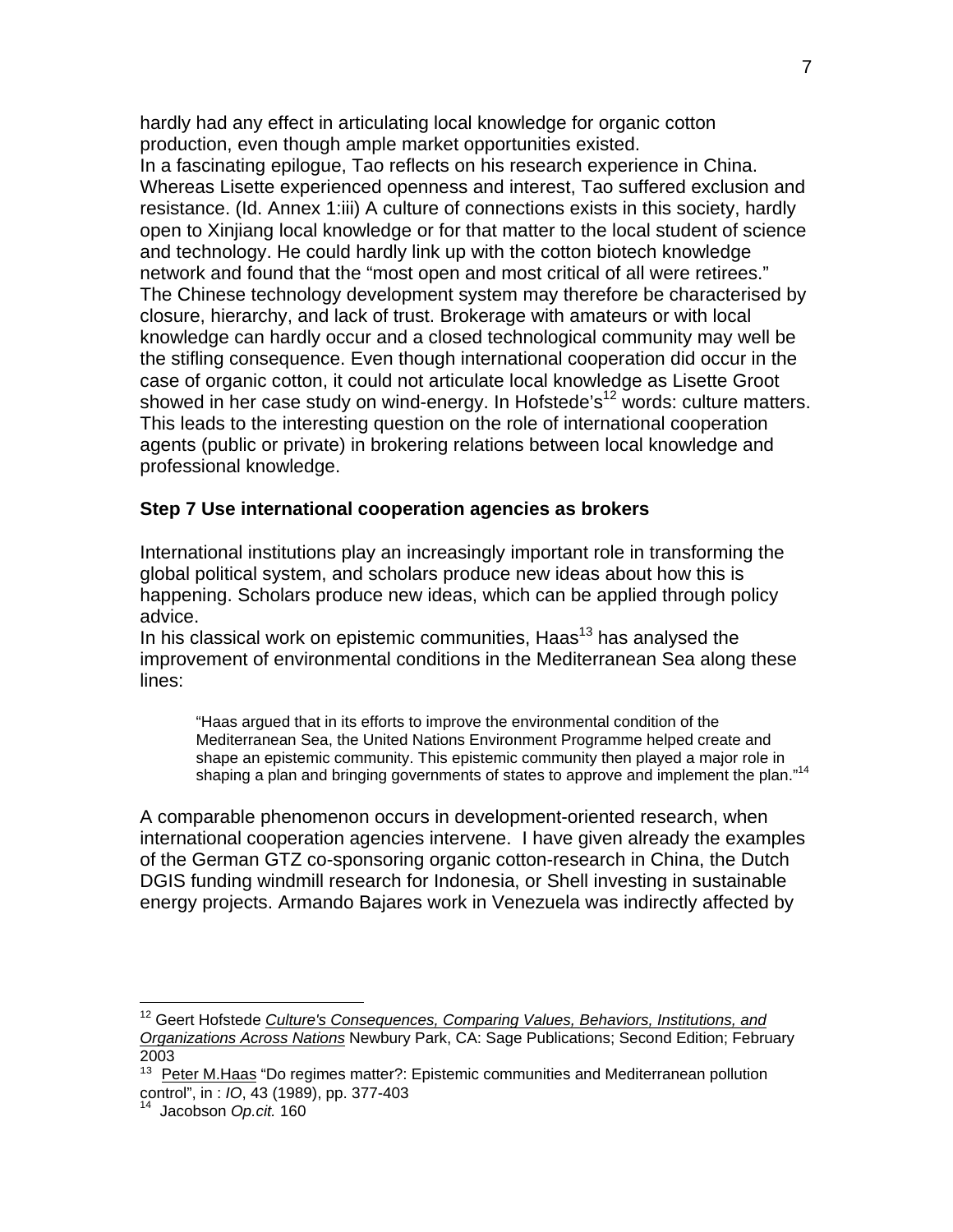trends in such research. As prevalent as the phenomenon may be, as little it has been researched.<sup>15</sup>

Hanne Johnsrud <sup>16</sup>has done a preliminary synthesis of these ideas along the lines of Science and Technology Studies. In her thesis *Contextualised science and technology policies- the need for articulation of need* she contrasts

\* the traditional centralist, top-down-approach, where bureaucratic policy sets goals and priorities, based on academic interests and demands (Mode 1)

\* the traditional participatory, bottom-up approach, with civil society setting the agenda (Mode2).

She notes that a third position appears to be emerging and that "the distinction between these positions is blurring. Proponents of a centralist approach recognised the need for wider stakeholder interests to inform government policy, while proponents of the participatory approach recognised the importance of mechanisms for dialogue with government and academia. In that sense a Mode 3 has come about with its "need for contextualised, networked approaches to knowledge production, including disciplinary and local knowledge." <sup>[17](#page-7-2)</sup>

# **Step 8 Acknowledge a novel mode of knowledge production**

If the Third Mode of knowledge production is indeed emerging, as I have tried to argue in my inaugural lecture in 2001 two related phenomena can be better understood which both occur at the interface between the traditional professionals and the traditional amateurs. Leadbeater and Miller noted the appearance of the Pro-Am, the professional amateur, or the new social hybrid – the amateur working according to professional standards. Less attention has been paid to the complementary phenomenon, the amateurisation of professions. I argue that it is just as significant, yet much less recognised for obvious reasons. Take the case of science. Some scientists are willing to accept the role of amateurs, as is presently the case in [European phenological networks](http://www.dow.wau.nl/msa/epn/index.asp). Climate change is occurring at such speed, and with such extremes, that amateur observations are systematically collected to witness the effects. New networks are formed through civil society organisations or NGO's, using non-conventional means like [radio-programmes,](http://www.vroegevogels.nl/) [interactive websites](http://www.phenology.org.uk/), or [SMS exchanges](http://www.clickatell.com/brochure/sms_industry/charity.php).

Annette Zimmermann has shown how internet is affecting a developing country like Peru. On the basis of painstaking analysis of what happens in *telecentros* she argues, "internet helps to foster existing relationships and to establish new ones". This is especially true for what she calls 'leader's on-line networks' which integrate community institutions and increase social capital or trust. This in turn

<span id="page-7-0"></span><sup>&</sup>lt;sup>15</sup> [Louk Box](http://www.fdcw.unimaas.nl/personal/WebSitesMWT/Box/toandfro.pdf) To and Fro: international cooperation in research and research on international *cooperation* Maastricht (Maastricht University Press) 2001<br><sup>16</sup> Hanne Johnsrud *Contextualised science and technology policies- the need for articulation of* 

<span id="page-7-1"></span>need Oslo / Maastricht (ESST MA, University of Oslo/Maastricht University) 2004<br><sup>17</sup> Johnsrud 2004: 78-79

<span id="page-7-2"></span>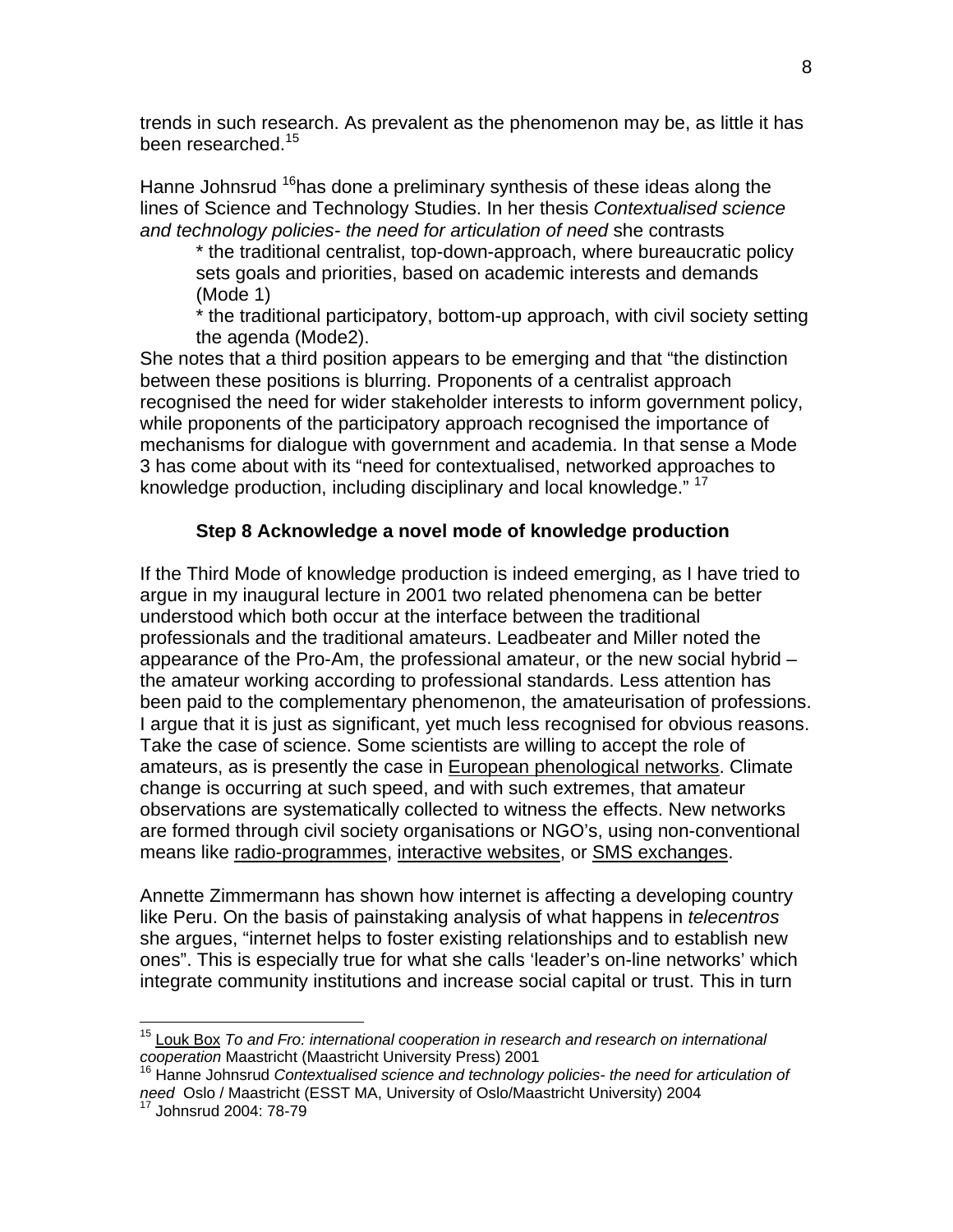"triggers higher satisfaction with overall quality of life."[18](#page-8-0) If Annette's conclusions are corroborated in further research, this has great implications for the governance of science. The networks which she studied could contribute to global understanding of social phenomena, just as the global phenology networks help understanding the effects of climate change.

# **Step 9 Prepare for the amateurisation of science!**

To make such networks work, an amateurisation of science is needed. The very terminology gives some of my colleagues the shivers. 'This opens up the sacred halls of science to dilettantism; this is the renaissance of the charlatan, of quackery.' No need to shiver – it has happened for ages. A number of now celebrated scientists like Mendel, were disregarded dilettantes at the time they made their discoveries; the same goes for the man who made [the first geological](http://www.geolsoc.org.uk/template.cfm?name=SmithMap)  [map in the world](http://www.geolsoc.org.uk/template.cfm?name=SmithMap)  $19$ .

If one looks at the authors of the books, which deal with this phenomenon they all share one thing: they are science journalists. Most professional 'science amateurs' have this background: Simon Winchester in the UK, Karel Knip in The Netherlands. For a long time this profession has not received the recognition it merits. Yet it plays a crucial role at the interface, recognised by the honorary doctorate granted to [Karel Knip](http://www.nrc.nl/W2/Columns/Knip/980919.html) by Amsterdam's Free University.

Few scientists are able to take the step to 'amateurisation' or 'popularisation', generating the interface between the amateur and the professional. Yet they are on invaluable importance. They are highly respected in their field and stimulate intellectual debate beyond it. If I speak about 'amateurisation of science' it is to them that I refer, and to science journalists. These are not quacks, they fight quackery whenever they can. They form the linkages between an increasingly professional lay public and their scientific peers.

The question is: how can their effectiveness be increased? I would argue: by opening up the interface. Use the internet and publish on it. Have journals appear in the public space of the Web, like the [Public Library of Science](http://www.plos.org/) does. Have scientists in the 'zones of silence' participate in public global debate, like [www.SciDev.net](http://www.scidev.net/) does, sharing scientific news from the journals *Science* and *Nature* and making it available all over the world. Do not follow the trail of private publishing empires in ridiculously expensive journals governed by closed epistemic communities enforcing questionable ISI standards as in economics<sup>20</sup>.

<span id="page-8-0"></span><sup>1</sup> 18 Annette Zimmermann *Internet in the developing world: finding the social link between technology and development in Peru* Maastricht (ESST MA Thesis) 2004: 86

<span id="page-8-1"></span> $19$  There is a rapidly increasing literature on the subject. See for popular literature Jenny Uglow *The Lunar Men: five friends whose curiosity changed the world 2002;* [John Malone](http://eu.wiley.com/WileyCDA/WileyTitle/productCd-047141431X.html) *It does not take a rocket scientist: great amateurs of science* New York (Wiley) 2002. See also [Simon](http://www.goodreports.net/mapwin.htm)  [Winchester](http://www.goodreports.net/mapwin.htm) *The map that changed the world* (Harper Collins) 2002 For specialist literature see [Julian Lowell Coolidge](http://www-groups.dcs.st-and.ac.uk/~history/Mathematicians/Coolidge.html) *The Mathematics of Great Amateurs* Oxford (Oxford University Press) 1990

<span id="page-8-2"></span><sup>&</sup>lt;sup>20</sup> Geoffrey M. Hodgson & Harry Rothman The Editors and Authors of Economics Journals: a Case of Institutional Oligopoly? *The Economic Journa*[l Volume 109 Issue 453 Page 165 - February](http://www.blackwell-synergy.com/links/doi/10.1111/1468-0297.00407)  [1999](http://www.blackwell-synergy.com/links/doi/10.1111/1468-0297.00407)